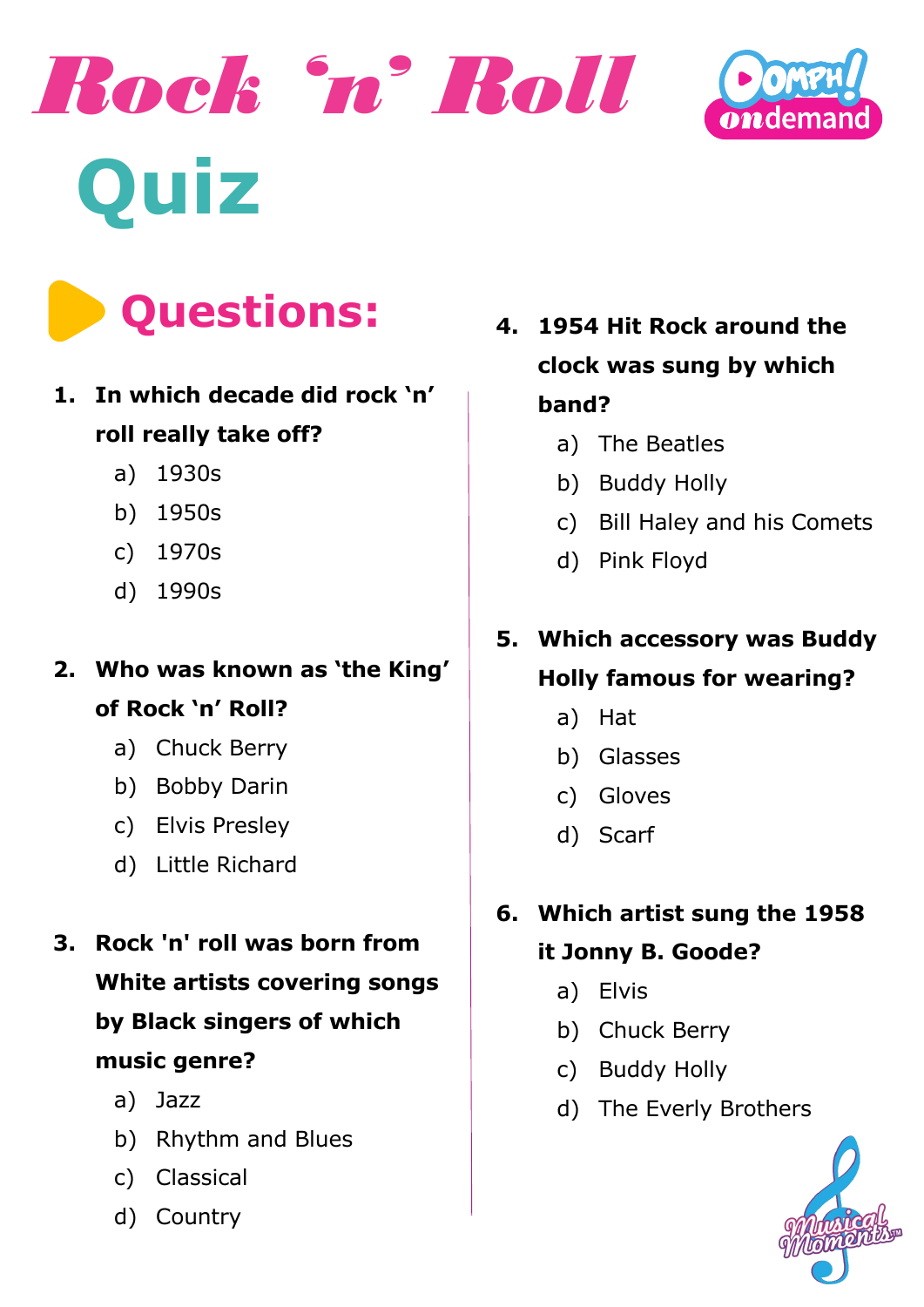



- **7. Name the song sung by both Creedence Clearwater revival and Tina Turner?**
	- a) Proud Margaret
	- b) Proud Mary
	- c) Proud Maureen
	- d) Proud Mildred
- **8. Which is the lead instrument in most rock and roll bands?**
	- a) Drums
	- b) Piano
	- c) Saxophone
	- d) Guitar
- **9. Which single was the last given by Elvis Presley in 1969?**
	- a) Little Sister
	- b) Suspicious Minds
	- c) Burning love
	- d) Can't help falling in Love
- **10. What were the names of the Everly Brothers?**

**Finish the lyrics:** (For these questions try to encourage an impromptu singalong!)

- **11. Rollin Rollin, Rollin on a ….**
- **12. You Ain't nothing but a …**
- **13. Goodness Gracious great balls of…**
- **14. Splish splash I been takin a …**
- **15. Wise men say, only…**
- **16.Wake up little …**
- **17. That'll be the …**
- **18. Deep down in Louisiana close to…**
- **19. Roll over (who)…**
- **20. Oh, my love, my darling I've hungered for…**



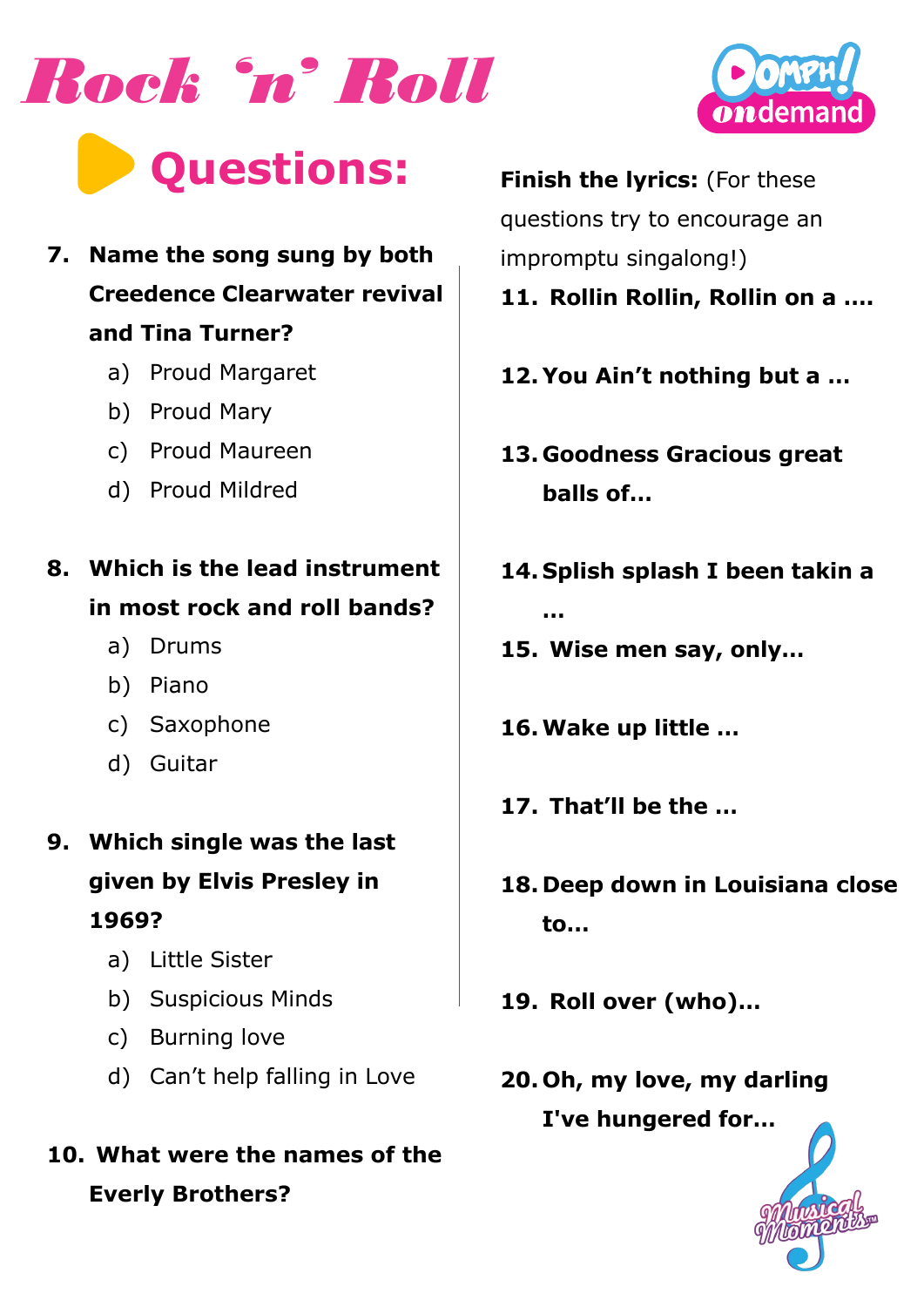



- 1. b) 1950s An American genre which didn't get it's name until 1954 but evolved from the late 40s.
- 2. c) Elvis Presley 1935-1977 he was the king of Rock n Roll selling over 500million records
- 3. b) Rhythm and Blues It was influenced by many genres but the most strong was the Rhythm and Blues of black artists in America.
- 4. c) Bill Haley and his Comets Rock around the clock was the first rock n roll song to reach number one in the USA and have success around the world
- 5. b) Glasses big chunky black ones!
- 6. b) Chuck Berry known as the 'Father of Rock n Roll' Jonny B. Goode was one of his biggest hits and one of the most recognisable guitar openings of all time

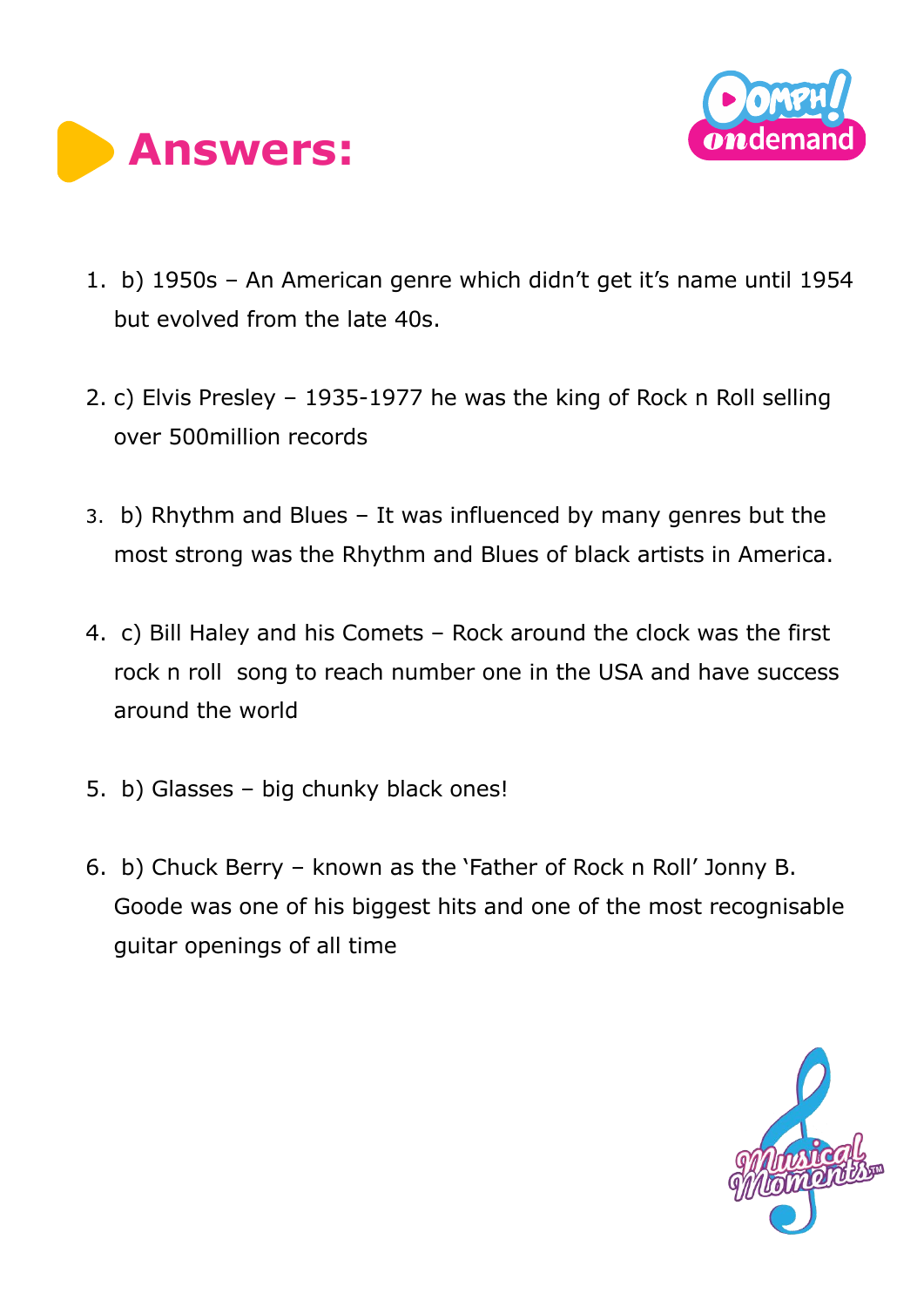



- 7. b) Proud Mary released by Creedence Clearwater Revival in 1969 and then again by Tina Turner in 1971, It was a huge hit for both.
- 8. d) Guitar by the mid 1950s when rock'n'roll really became it's own genre the guitar was the sound at the centre of every group
- 9. b) Suspicious Minds it was Elvis' 18<sup>th</sup> and Last number one single in 1969.
- 10. Isaac Donald "Don" Everly and Phillip "Phil" Everly
- 11. Rollin Rollin, Rollin on a …. River
- 12. You Ain't nothing but a … Hound dog
- 13. Goodness Gracious great balls of… Fire
- 14. Splish splash I been takin a … Bath
- 15. Wise men say, only… Fools rush in